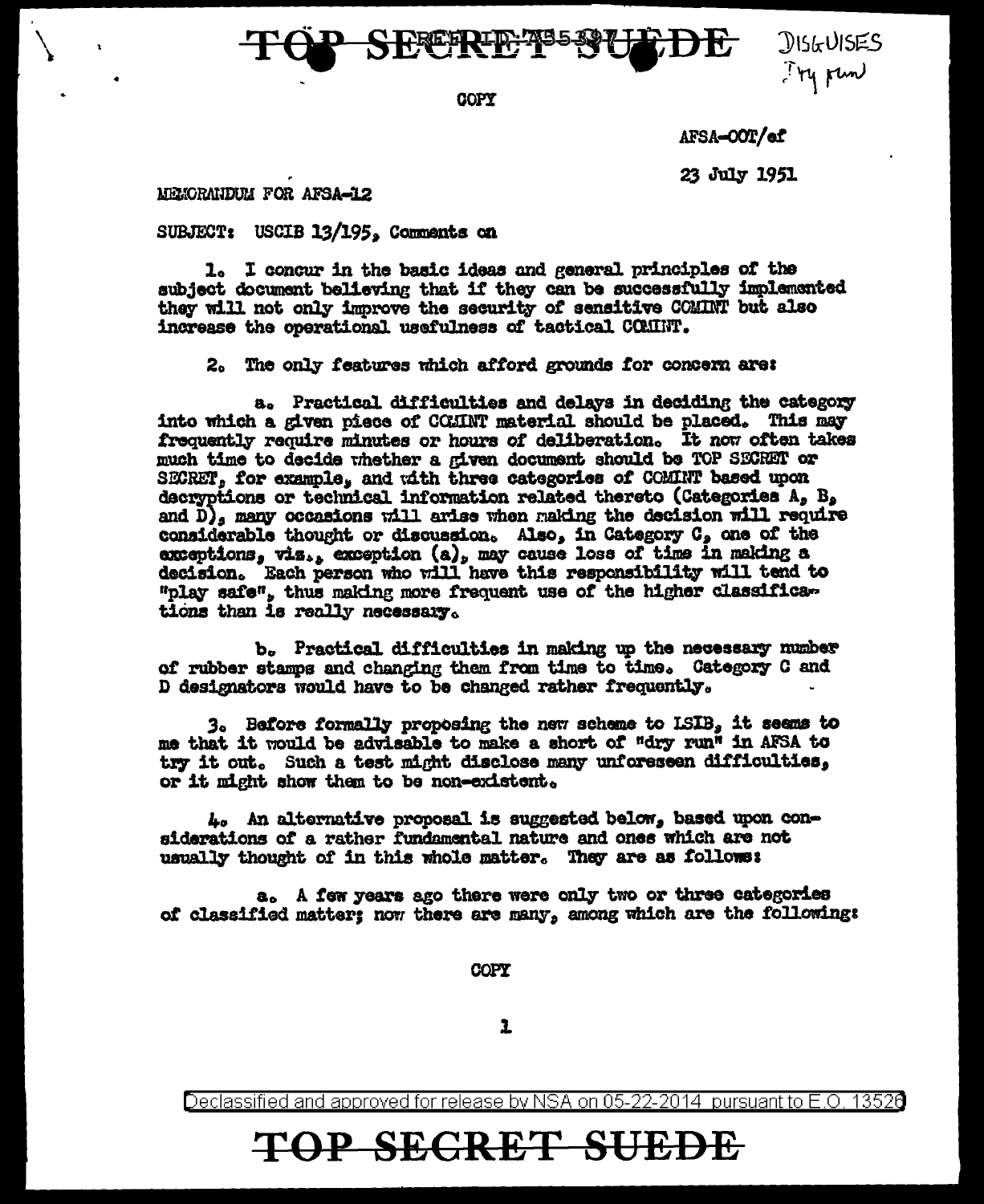## STGGS REFASS-997

#### COPY

AFSA-OOT/ef 23 July 1951

**SUBJECT:** USCIB  $13/195$ , Comments on

(1) RESTRICTED

- (2) CONFIDENTIAL
- $(3)$  SECRET
- (4) TOP SECRET
- $(5)$  TOP SECRET  $-$  CONTROL
- (6) TOP SECRET  $\sim$  EYES ONLY
- (7) TOP SECRET U.S. EYES CHIX
- (8) TOP SECRET  $\sim$  CODE WORD W \*
- $(9)$  TOP SECRET  $$ n  $X$  \* n
- $(10)$  TOP SECRET  $\mathbf{r}$ Ħ Y \*
- $(11)$  TOP SECRET  $-$ Ħ n, **Z** \*
- $(12)$  SECRET n  $A$  \*
- $(13)$  SECRET  $\mathbf{r}$ n  $B$  \*
- $(14)$  TOP SECRET COSMIC
- (15) CONFIDENTIAL NATO

etc. etc.

\* These letters are substituted for the current code word designators.

Soon, no doubt, we shall have " TOP SECRET - US/UK ETES CNLY", " TOP SECRET - US/UK/CAN ONLY", etc. It is not difficult to imagine where this is going to end - possibly in the breakdown of the whole scheme.

COPY

2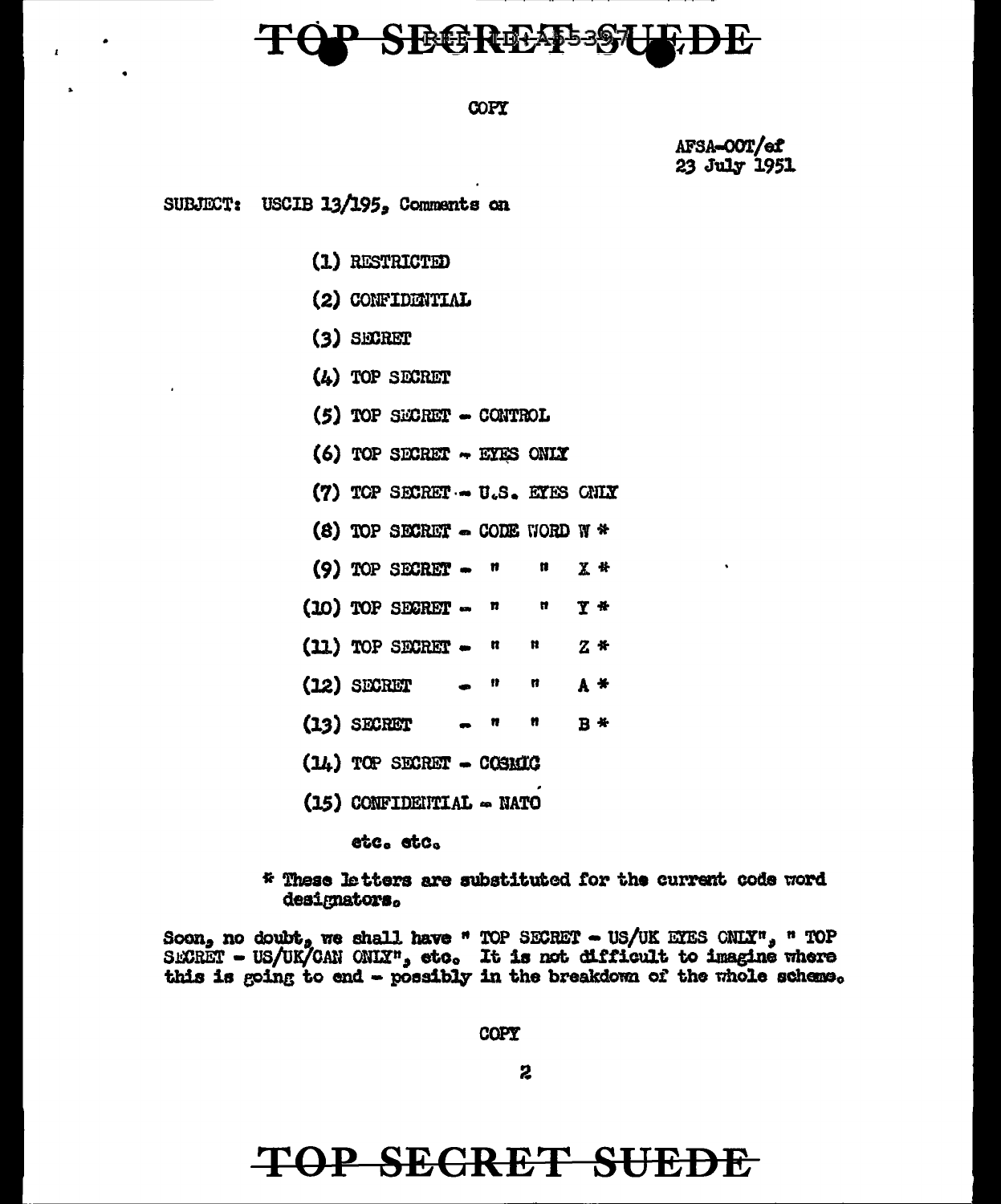## SBGREAD-97L

COPY

AFSA-COT/ef 23 July 1951

SUBJECT: USCIB 13/195. Comments on

b. In the eyes of the Law (U.S. Law, at least), there is one and only one classification: SECRET. Under the law a person who with intent to injure the U.S. disclosed RESTRICTED matter can be imprisoned for many years. just as many. in fact, as if he disclosed TOP SECRET matter.

c. When the basic objective in classifying information is considered, it is clear that it is intended primarily to establish limitations on the dissemination or distribution of that information: the additional objective, that of establishing different rules and different levels of safeguards for the physical protection and storage of information of varying degrees of sensitivity is really subsidiary to the primary objective, since these safeguards merely go a step further in insuring against a handling so loose that the information could be obtained by enemy agents. If, therefore, the subject of classification is looked at from this point of view, it is possible that the problems of classification may be greatly simplified, at least in respect to the number of different classifications.

5. a. Suppose there were but one classification: " SECRET", or "OFFICIAL SECRET", or "GOVERNERT SECRET" - call it what you will. Suppose, further, that we establish what may be conceived of as "radii of dissemination" which will determine how many people will be brought into a given secret or category of secrets such as COMINT. We could do this by merely establishing specific distribution lists identified by numbers or letters or other symbols. For example, "Distribution 1" might include everybody in the Defense Establishmont, military and civilian, tho should be brought into the secret, a very large radius of dissemination. "Distribution 2" might include a smaller number of persons or offices; "Distribution  $3^n$ , a still smaller number, and so on, until we reach "Distribution X", which might include but two or three persons.

b. This concept is, of course, directly related to the concept which has become basic in the matter of dissemination of COMINT information or material, viz., such information or material is imparted only on the basis of a "need-to-know".

c. In practice, all COMINT documents would, under this scheme, bear the same stamp, for example, "SECRET - BLANK" (the latter being a "code word material designator"). It would be followed by "Distribution 17" (for example, which might indicate a certain class or level of commands), or the distribution number might be indicated in the usual place on the document.